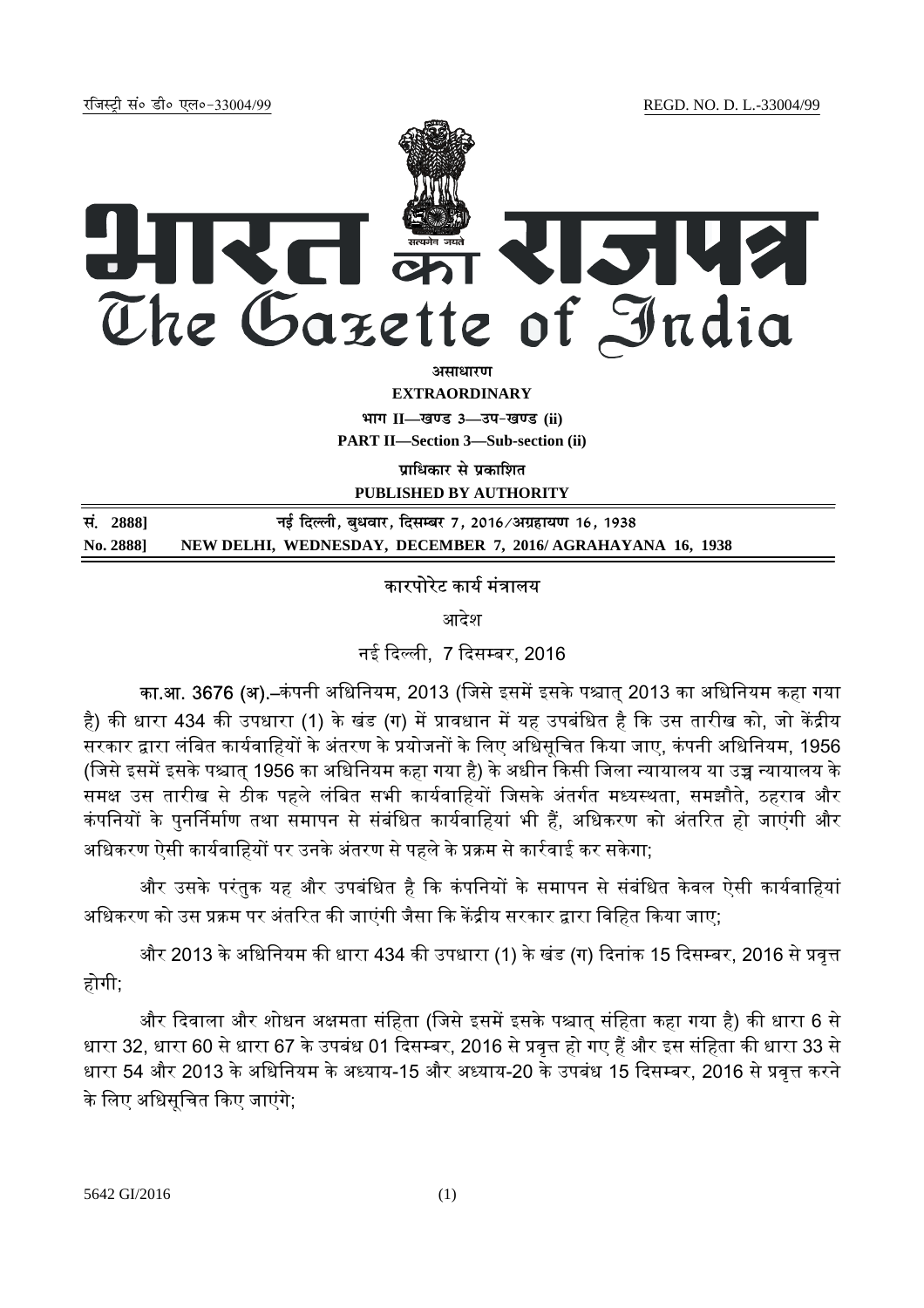और यह विनिश्चय किया गया है कि (i) 1956 के अधिनियम के अधीन 15 दिसम्बर, 2016 को उच्च न्यायालय के समक्ष लंबित समापन संबंधी मामलों से भिन्न सभी मामले क्रमश: उस क्षेत्रीय अधिकारिता का प्रयोग करने वाली अधिकरण की उन न्यायपीठों को अंतरित हो जाएंगे और (ii) 1956 के अधिनियम के अधीन समापन संबंधी ऐसे सभी मामले जो 15 दिसम्बर, 2016 को उच्च न्यायालय के समक्ष लंबित है और जिनमें कंपनी (न्यायालय) नियम, 1959 के नियम 26 के अनुसार प्रत्यर्थियों पर याचिकाओं की तामीन नहीं की गई हैं, अधिकरण को अंतरित हो जाएंगे तथा उस तारीख को लंबित समापन के सभी शेष मामले संबंधित उच्च न्यायालयों में जारी रहेंगे:

और 1956 के अधिनियम के उपबंधों को, (i) समापन से भिन्न उन मामलों से संबंधित सभी कार्यवाहियों के लिए जो मंजूर करने या अन्यथा आदेशों के लिए आरक्षित हैं और (ii) ऐसे समापन के मामले जो अधिकरण को अंतरित नहीं किए गए हैं और जिन पर 2013 के अधिनियम के अधीन या इस संहिता के अधीन तत्स्थानी उपबंधों के प्रारंभ के कारण उच्च न्यायालयों द्वारा कार्रवाई की जाएगी, जारी रखने के संबंध में कठिनाइयां उत्पन्न हुई हैं;

और समापन से भिन्न अन्य मामलों से संबंधित कार्यवाहियों के अंतरण के संबंध में भी कठिनाइयां उत्पन्न हई है, जहां सुनवाई पूरी हो गई है और केवल आदेश की घोषणा लंबित है या आरक्षित है, क्योंकि इनमें अधिकरण को अंतरित करने के परिणामस्वरूप विलंब हो सकता है और इसका कार्यवाही के पक्षकारों पर प्रतिकुल प्रभाव पड़ने की संभावना है।

अतः अब केंद्रीय सरकार, कंपनी अधिनियम, 2013 (2013 का 18) की धारा 470 की उपधारा (1) द्वारा प्रदत्त शक्तियों का प्रयोग करते हुए उपरोक्त उक्त कथित कठिनाइयों को दूर करने के लिए निम्नलिखित आदेश करती है अर्थात:-

1. **संक्षिप्त नाम और प्रारंभ.-** (1) इस आदेश का संक्षिप्त नाम कंपनी (कठिनाइयों को दूर करना) चौथा आदेश, 2016 है।

(2) यह आदेश 15 दिसम्बर, 2016 से प्रवृत्त होगा।

2. कंपनी अधिनियम, 2013 की धारा 434 की उपधारा (1) के खंड (ग) में परंतुक के पश्चात् निम्नलिखित परंतुक अंतःस्थापित किए जाएंगे, अर्थात्:-

"परंतु यह और कि समापन से भिन्न अन्य मामलों से संबंधित केवल ऐसी कार्यवाहियां जिनमें उच्च न्यायालय द्वारा कार्यवाहियों को मंजुर करने या अन्यथा के लिए आदेश आरक्षित न किया गया हो, अधिकरण को अंतरित हो जाएंगी:

परंतु यह भी ᳰक –

(i) कंपनी अधिनियम, 1956 के अधीन कंपनियों के समापन से संबंधी मामलों से भिन्न सभी कार्यवाहियों जो ऐसी कार्यवाहियों को मंजूर किए जाने या अन्यथा आदेश हेतु आरक्षित हैं, से संबंधित सभी कार्यवाही; या

(ii) कंपनियों के समापन से संबंधित ऐसी कार्यवाहियों पर, जो उच्च न्यायालय से अंतरित नहीं की गई है:

कंपनी अधिनियम, 1956 और कंपनी (न्यायालय) नियम, 1959 के उपबंधों के अनुसार कार्रवाई की जाएगी। "

[फा.सं.16/61/2016-िवधायी]

अमरदीप सिंह भाटिया, संयुक्त सचिव